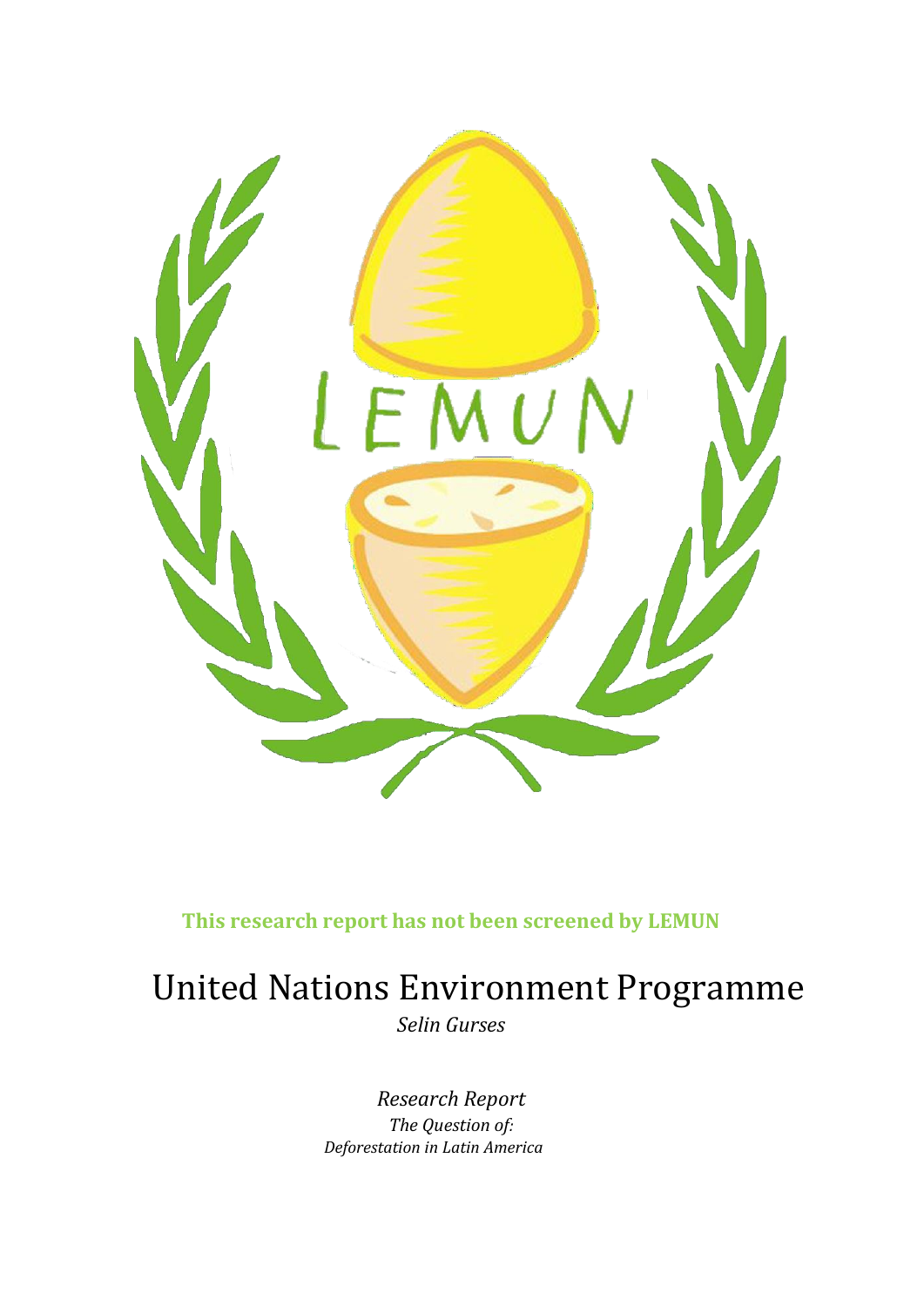

## Introduction

Tropical deforestation is a modern-day issue that strongly links to climate change. In the year 2000, the UN proposed the Millennium Development Goals (MDGs) that were to have been met by 2015. 189 Member States signed this treaty, and one of the eight targets was to 'ensure environmental sustainability.' Tropical deforestation has been counterproductive to guaranteeing environmental sustainability, and therefore the origins of this problem must be addressed and solved.

Some of the causes of tropical deforestation include the production of agriculture, logging and the creation of land for development. For decades this has been a growing problem, and some solutions have been proposed by countries on an international and national level. Despite the efforts made, tropical deforestation is not seeing sufficient reduction. Half of the world's largest rainforest, the Amazon, is predicted to be destroyed by 2050, which is why further UN involvement is essential to curb the destruction of one of the most biodiverse ecosystems.

## The Committee

The UNEP (United Nations Environment Program) is a UNO (United Nations Organization) introduced by the United Nations Conference on the Human Environment in 1972. It is the UN's main authority that sets environmental issues on the global agenda. Their main focus is to guide institutions, NGOs and governments on the way to a more sustainable world. Furthermore, they assess trends and environmental conditions on a global, regional or national level. The UNEP conducts many operations around the world, which are categorized under: climate change, chemicals and waste, disasters and conflicts, ecosystem management, environmental governance, the environment under review and resource efficiency. This committee follows the standard Rules of Procedure, which means it is not an ad-hoc committee.

# Key Terms

### **Deforestation:**

The removal of all or most of the trees in a forested area by cutting or burning them.

### **Climate change:**

A change in global or regional climate patterns, in particular, a change apparent from the mid to late 20th century onwards and attributed largely to the increased levels of atmospheric carbon dioxide.

### **Global carbon cycle:**

The combined processes, including photosynthesis, decomposition, and respiration, by which carbon as a component of various compounds cycles between its major reservoirs the atmosphere, oceans, soil, rocks, and living organisms.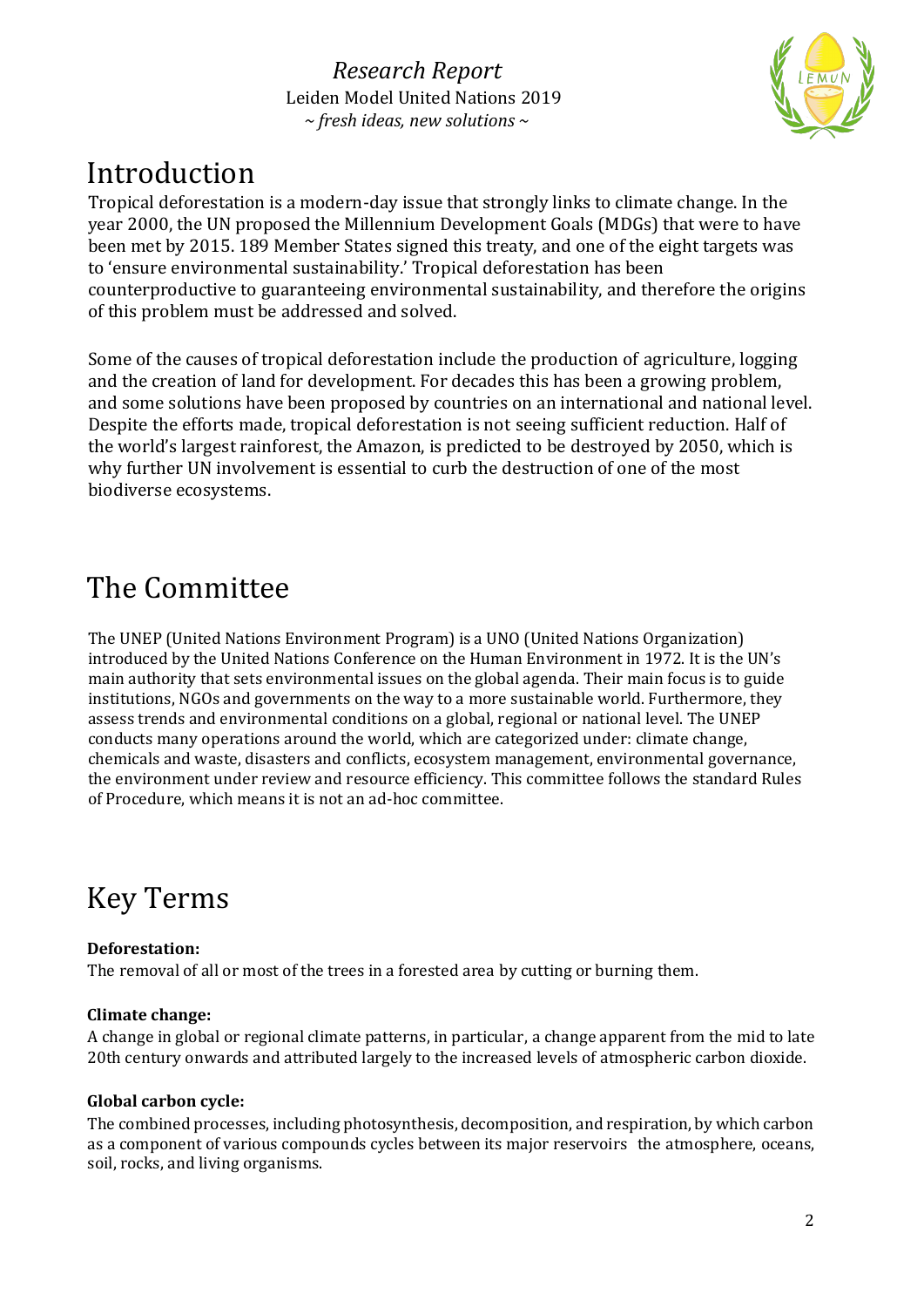

#### **Ecosystem**

A biological community of interacting organisms and their physical environment. A rainforest (also known as a tropical forest), is a type of ecosystem.

#### **Land degradation:**

Is the process in which the environment is affected by human processes acting upon the land.

## General Overview

#### **The importance of tropical forests**

Almost half of the species on this planet exist in tropical forests, making them very biodiverse. This is very important, because biodiversity increases the productivity of an ecosystem, meaning that it can survive natural disasters more easily.

Forests act as carbon storage. In the Amazon, the soil contains about 14 to 40 kilograms of carbon per square meter. The Amazonia alone produces 20% of all the world's oxygen. This is attained by using the biological process called photosynthesis, which oxygen is a bi-product of.

Furthermore, rainforests play an important role in the water cycle. Due to how close they are located to the equator, the environment is extremely humid and warm because of the strong sunlight. This causes an increase in the rate of evaporation, thus forming clouds. These are carried by the wind across the globe, producing large amounts of rainfall.

#### **The causes of tropical deforestation**

The businesses and people who play a role in deforestation disregard the clear, natural benefits that rainforests provide. The source of this issue is the profits involved with the business. Typically, the environment becomes vulnerable to logging and burning once roads have been built in and around the area. The development of the infrastructure is mainly controlled and directed by the State's government. The constructing of roads increases accessibility, making it easier for farmers, loggers, and civilians to move in.

One of the wrongdoers of tropical deforestation is large corporations selling their goods on the international market. This includes agricultural businesses that have cleared land for their commercial activities (they are accountable for 2/3 of all tropical forests cleared). The causes of deforestation differ per region, but in the forests of Southern America (such as the Amazon), the production of soy and cattle is a driving force for a decreasing tree count.

Timber companies are also participating in the destruction of one of the Earth's ecosystems. This is mainly due to the high global demand for wood that generates pressure on countries with rainforests to produce cheap timber. Lots of tropical forests are located in developing countries, making it inexpensive for companies to log there. Congo, for instance, is one of the poorest countries and they are actively destroying the natural habitat for easy profit. In Indonesia, rainforests are under a vicious attack because of palm oil plantations being set up to provide biofuels for export.

In most cases, the conversion from rainforests to pastures and cropland often results in a domino effect of civilians moving into the area. Particularly in developing countries, it is advantageous to build settlements where resources are available. This means that the little patch of forest that is left after the interference of corporations or the government is demolished too, as locals 'slash and burn' the remaining trees for small scale animal ranching. They may also perform illegal logging for, for example, firewood, and can take part in poaching (the illicit hunting of often endangered wildlife). Typically, these settlers have limited incomes themselves and have had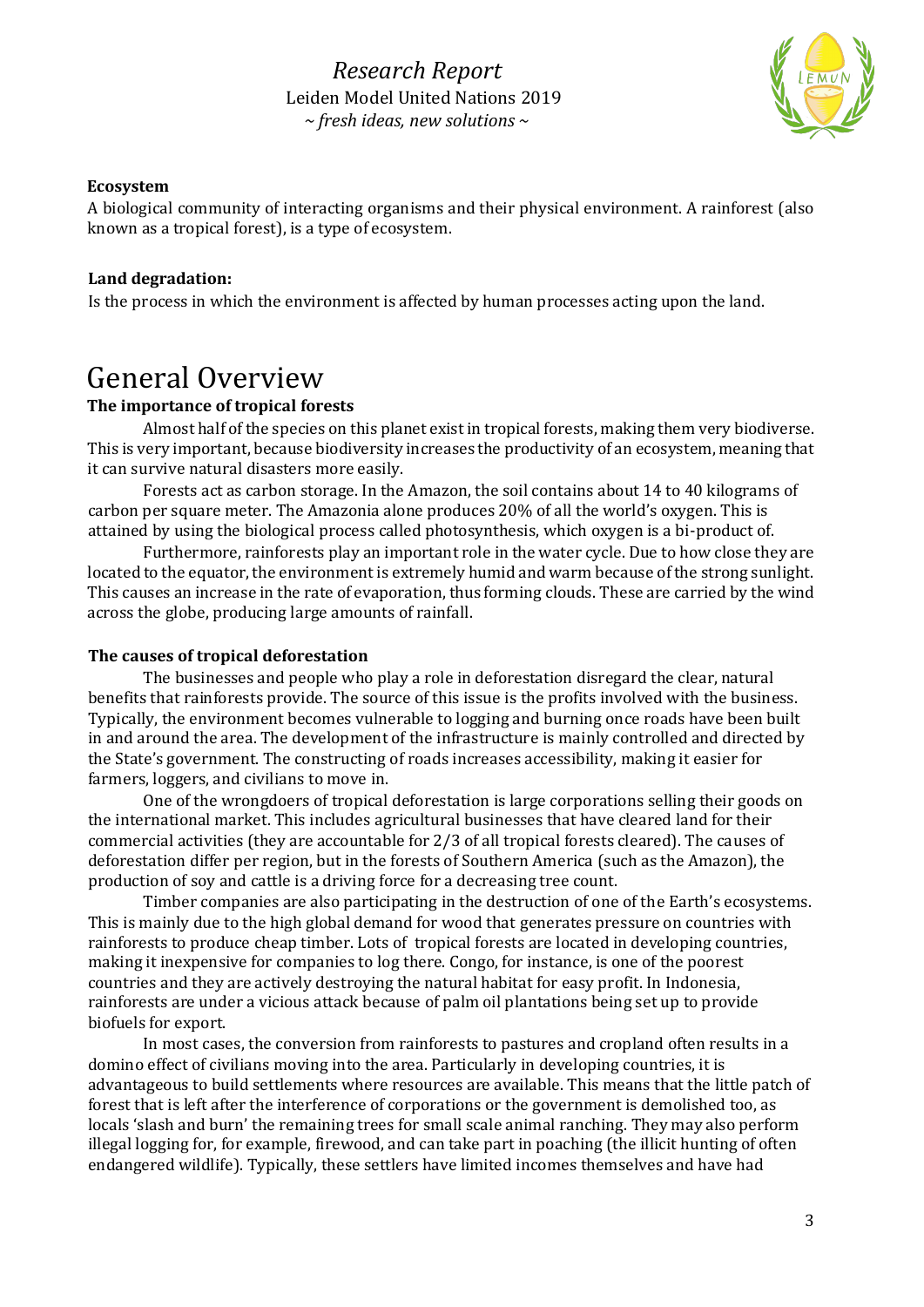

substandard education, making them little aware of their environmental footprint that is caused by their acts.

#### **The effects of tropical deforestation**

All the issues that follow tropical deforestation are classified as serious, but one of the most spoken of effects is the loss of biodiversity. Temperature, coniferous and tropical forests are home to 70 percent of all the plants and animals on the planet. Deforestation means habitat destruction. Animals and plants rely on their surroundings for nourishment, shelter and breeding, so when the trees are cleared, they no longer have the necessities for survival. A specific example is that when deforestation occurs, the canopies of trees are removed. The canopies are the key to regulating the temperature. When they are destroyed, the conditions of the surroundings will drastically change and there will be greater variations between the day and night. Many species cannot withstand this, ensuing population decline. When populations dwindle, there are smaller genetic bases. This means that wildlife will have more difficulty adapting to changes in their environment, such as changes in climate.

The aftermaths of tropical deforestation are experienced on other sides of the world too. With fewer tropical forests, there is less water in the atmosphere. This means that some areas will experience severe droughts due to a smaller annual rainfall, leading to negative economic, social and environmental impacts. Another point to consider is that less humid air results in drier soils, increasing the difficulty for growing crops, hence decreasing crop yield.

An ever-growing problem humans have been contributing to is the enhanced greenhouse effect. With more greenhouse gases like methane and carbon dioxide, more infrared radiation will be trapped in the atmosphere, heating the Earth's surface. Plants absorb carbon dioxide so that they can produce energy via photosynthesis. 150 acres of tropical forests are burnt every minute, meaning that less carbon dioxide is being absorbed, therefore increasing the rate of global warming.

The destroying of tropical forests means a higher risk of flooding because once trees have been removed, the soil begins to erode, leaving unproductive land in its wake. Mudslides often follow the creation of barren land, particularly wFin the rainy season. Additionally, the removal of vegetation by coastal regions allows storms in the ocean to have bigger impacts on human settlements.

A devastating influence of tropical deforestation is the disregard it has for indigenous tribes. In the first half of the 20th century, 87 tribes were wiped out in Brazil. Approximately 1000 native tribes still exist today, however, their future is not promising. Each ethnic group has its customs and traditions, but they all rely on their surroundings for everything in their hunter-gatherer lifestyle. This includes the finding and making of medicine using resources found within the rainforests. Indigenous people in South East Asia, for example, use certain herbs to cure illnesses like malaria. Sadly, government officials have been attacking these cultures. In 1998 in Indonesia, the military killed hundreds of natives because they were claimed to be slowing the mining projects down with their joint resistance.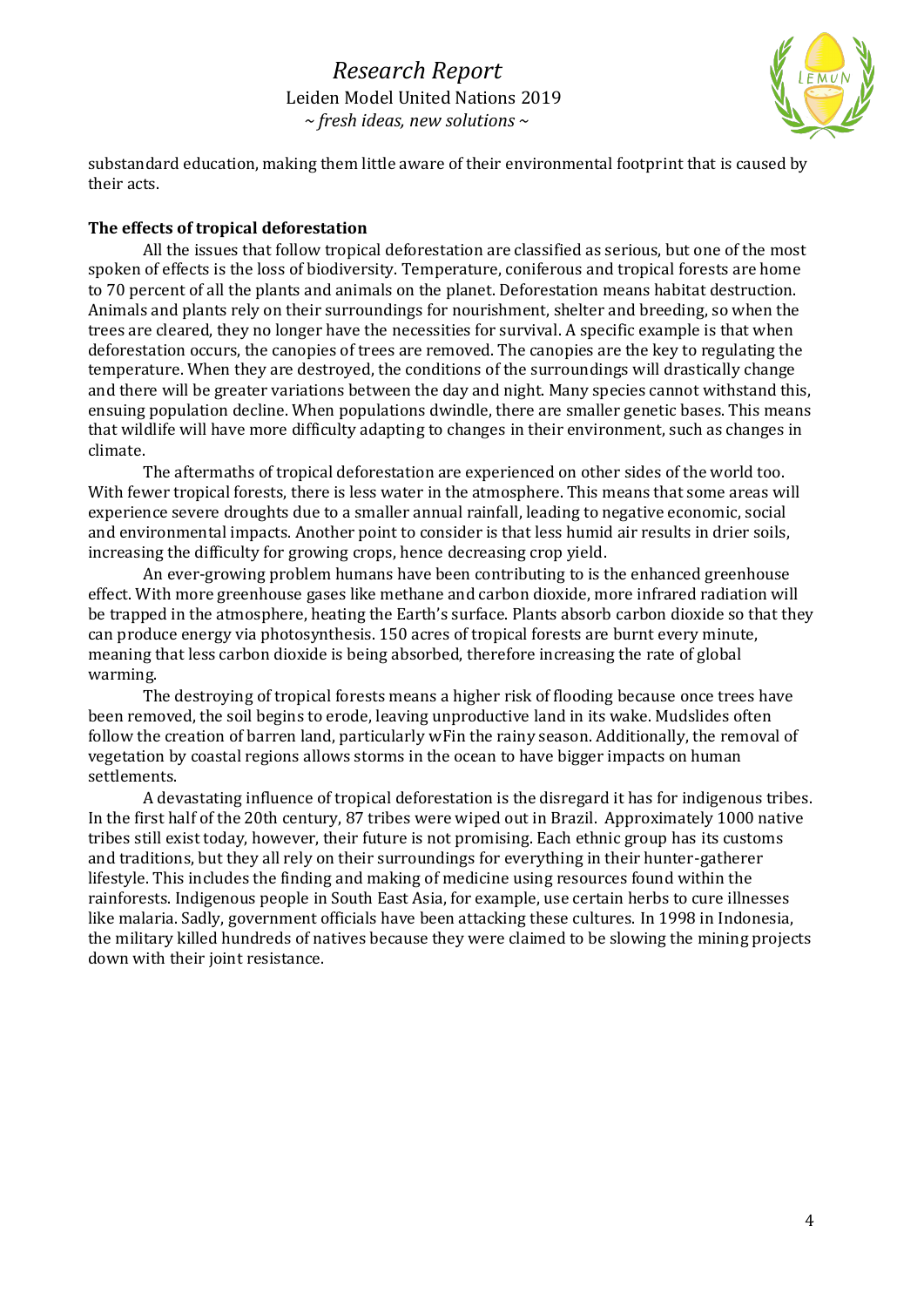

# Major Parties Involved

### **Brazil**

Despite the Amazon rainforest covering many countries like Bolivia and Peru, a large percentage of it is in Brazil. Because of the burning of trees, this South American country has become one of the world's largest emitters of greenhouse gases. Roads are believed to be the beginning of the deforestation cycle, and Brazil has 170 000 kilometers of (high)ways cutting through the Amazon.

### **Green Peace**

Green Peace is known for their environmentally friendly campaigns. They mainly focus on stopping unsustainable crop growing and palm oil production, but disregard the damages of small scale agriculture. Despite this, they are campaigning for zero deforestation by the year 2020. Though an ambitious target, they are getting public attention by 'lobbying political power holders'. Works with the DRAPQUES.

### **The Latin American Technical Cooperation Network on National Parks( DPARQUES)**

Was established in 1983 with the help of FAO. It helps to foster the management of protected areas in Latin America and the willingness of countries to share technical knowledge and to make the experience available in the region more effectively.

## Timeline of Events

| Date<br>1985 | <b>Description of event</b><br>The Tropical Forest Action Plan was founded                                                                                               |
|--------------|--------------------------------------------------------------------------------------------------------------------------------------------------------------------------|
| 2008         | The UN REDD (United Nations Collaborative Programme on Reducing<br>Emissions from Deforestation and Forest Degradation in Developing<br>Countries) campaign was launched |
| March 2016   | UN International Day of Forests                                                                                                                                          |

## Previous attempts to solve the issue

Ending deforestation means drastically changing the speed at which the globe is warming. Some transnational corporations have already become more sustainable regarding the choosing of their resources for their products. In 2010, Nestlé stopped purchasing palm oil from a company, Sinar Mas, that had been known for destroying rainforests in Indonesia. Their activities had been observed by Green Peace using satellite images, and by using public pressure via social media, Nestlé stopped co-operation with Sinar Mas for their Kit Kat chocolate brand. This is an example of how the market can be manipulated by creating campaigns.

In 1985, The Tropical Forest Action Plan (TFAP) was launched. Unfortunately, deforestation rates have only increased since then, as the organization promotes logging in tropical nations. Additionally, TFAP does not consider native tribes in their plans. This attempt can therefore be deemed unsuccessful concerning the issue at hand.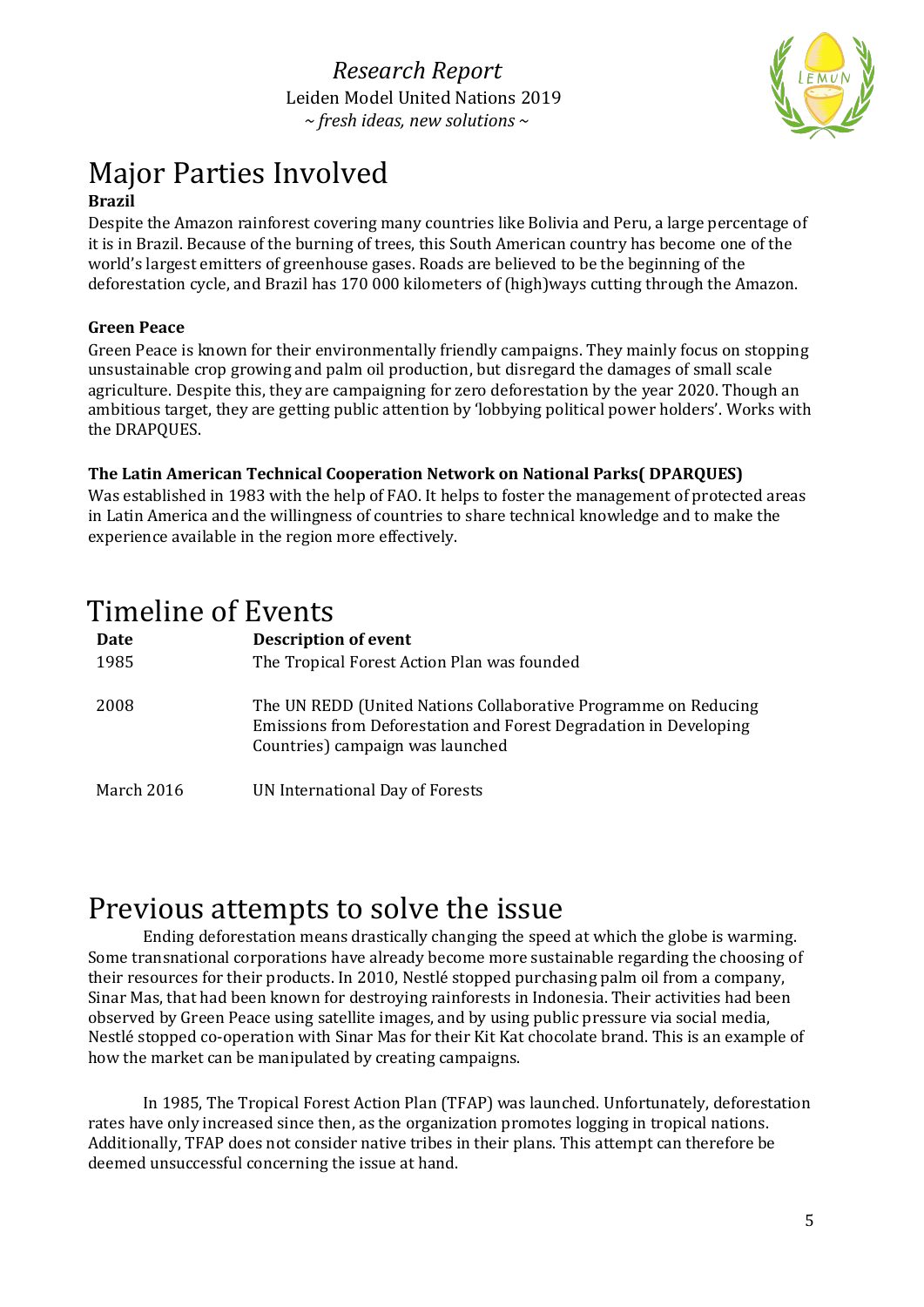

The UN REDD program stands for the Collaborative Programme on Reducing Emissions from Deforestation and Forest Degradation in Developing Countries. Its main goal is promising: "to reduce forest emissions and enhance carbon stocks in forests while contributing to national sustainable development". They have over 60 partner countries whom they support with funds to encourage sustainable forest management.